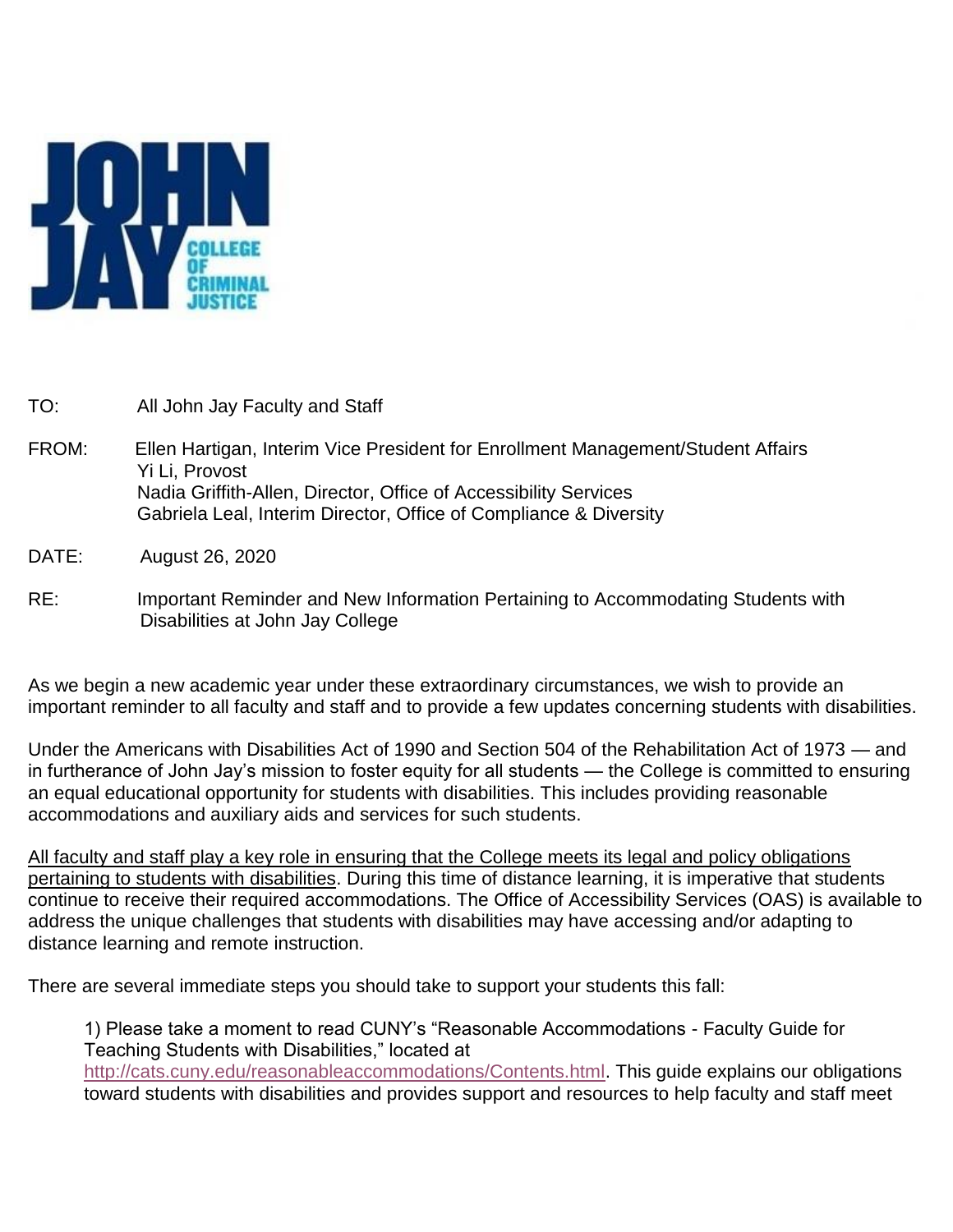those obligations. Please also refer to John Jay's accessibility website: [https://www.jjay.cuny.edu/accessibility.](https://www.jjay.cuny.edu/accessibility)

2) In addition, please read the attached guidelines. They contain important information and updates regarding accommodating students with disabilities, including during the ongoing COVID-19 pandemic.

3) Please encourage students who require an accommodation to contact and register with OAS as soon as possible. You can share this reminder at the beginning of the semester. It is also strongly suggested that you insert a reminder on your syllabus (sample language is provided in guideline 7 below). (For the Fall 2020 semester, you may provide this reminder in a follow-up communication with students if you are unable to amend your syllabus at the beginning of the semester.)

4) Please remember that students with disabilities are entitled to confidentiality over disability-related status or details. Students are not required to disclose their specific disability to their instructors or anyone else. Instructors and staff must take care not to seek the disability-related status or information from students or to disclose a student's disability status to others in or outside the classroom.

For any questions related to providing services, accommodations or supports related to students with disabilities, please contact Nadia Griffith-Allen, OAS Director, at [ngriffith@jjay.cuny.edu](mailto:ngriffith@jjay.cuny.edu) or contact Office of Accessibility Services

at [accessibilityservices@jjay.cuny.edu](mailto:accessibilityservices@jjay.cuny.edu) or 212.237.8031.

For questions related to providing faculty support or inclusive online and hybrid learning, please contact Gina Rae Foster, Director, John Jay Teaching and Learning Center at [gifoster@jjay.cuny.edu](mailto:gifoster@jjay.cuny.edu) or contact [tlc@jjay.cuny.edu.](mailto:tlc@jjay.cuny.edu)

For general questions concerning John Jay's non-discrimination policy and harassment related to students with disabilities, please contact Gabriela Leal, Chief Diversity Officer and Interim Director, Office of Compliance & Diversity, at [gleal@jjay.cuny.edu](mailto:gleal@jjay.cuny.edu) or 646.557.4674.

Thank you.

## **Important Guidelines for Ensuring Equitable Treatment of Students with Disabilities at John Jay College of Criminal Justice (August 26, 2020)**

\_\_\_\_\_\_\_\_\_\_\_\_\_\_\_\_\_\_\_\_\_\_\_\_\_\_\_\_\_\_\_\_\_\_\_\_\_\_\_\_\_\_\_\_\_\_\_\_\_\_\_\_\_\_\_\_\_\_\_\_\_\_\_\_\_\_\_\_\_\_\_\_\_\_\_\_\_\_\_\_\_\_\_

**1**. **Distance learning and remote instruction**. As the COVID-19 pandemic continues, the College and the Office of Accessibility Services (OAS) continue to support and provide accommodations to students with disabilities. OAS is available to help register students with disabilities during this period. While students are at home, they can schedule a Zoom or telephone appointment to speak with OAS specialists.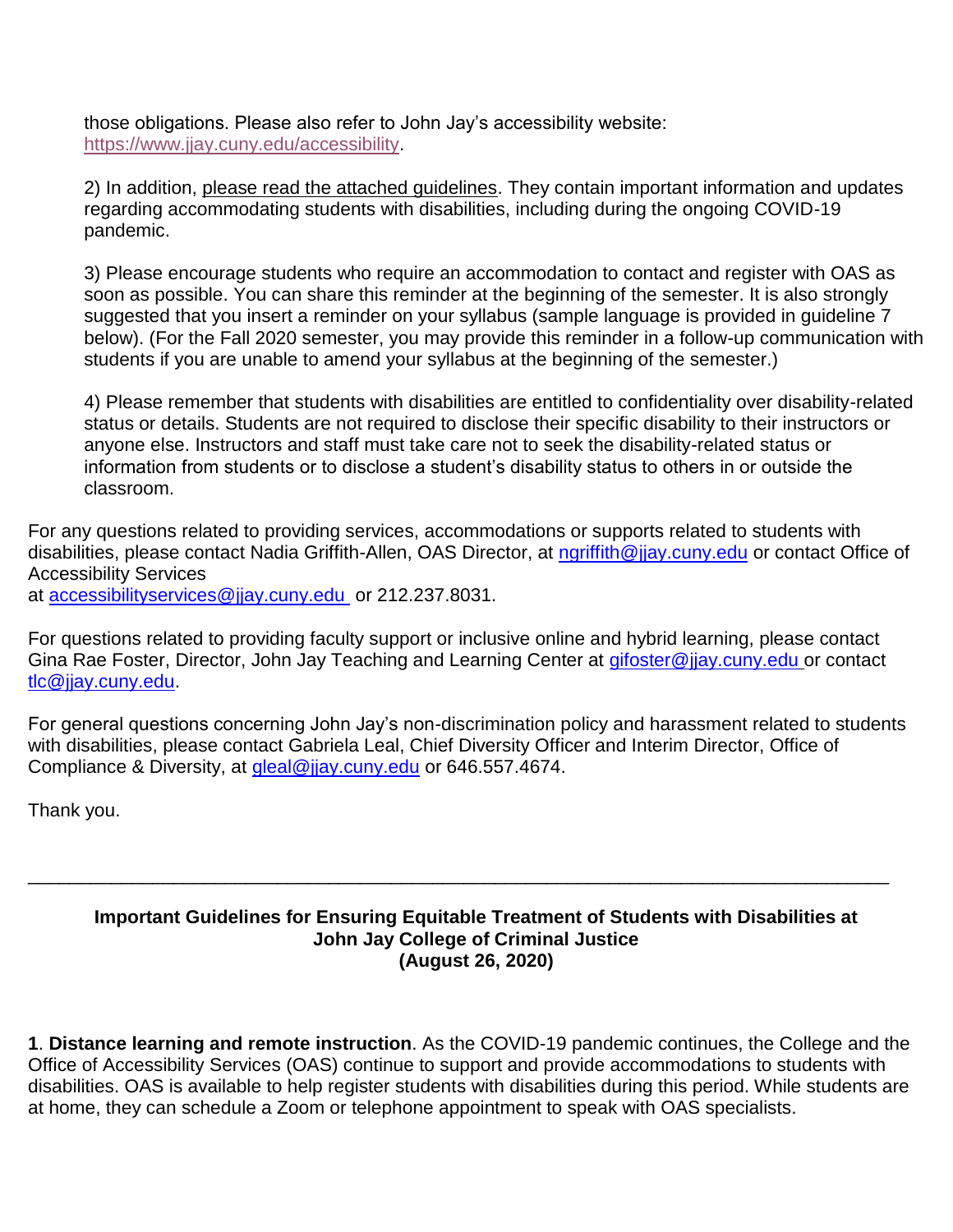As we have transitioned to distance learning, our goal remains to ensure that required accommodations are in place. Please be aware that some students with disabilities may experience unique challenges accessing and using web-based technology or otherwise adapting to distance learning and remote instruction — and may require an accommodation, such as assistive technology, or a different kind of support. Please encourage students who have these concerns to contact OAS as soon as possible.

**2**. **Accommodation requests**. All student requests for accommodations or academic adjustments ("accommodations") that fall under the Americans with Disabilities Act (ADA) must be vetted first by the Office of Accessibility Services (OAS). Such accommodations may impact classroom or exam protocols or other curricular or extracurricular activities. If the student directly requests an accommodation with an instructor or staff that has not been approved by OAS (or the instructor or staff has not received a copy of an Accommodation Letter listing the particular accommodation), the student should be directed to OAS to initiate the process. Faculty and staff are prohibited from denying accommodation requests on their own or from discouraging students from seeking an accommodation with OAS. Once OAS has approved a student's accommodation request, faculty and staff must cooperate and assist in ensuring that the accommodation is delivered.

**3**. **Notification of accommodation**. Within two working days of issuing a Letter of Accommodation to a student, OAS will provide a copy of the Accommodation Letter to instructors and/or staff working with that student, as well as to their supervisor or Department Chair. OAS will also include supervisors or Department Chairs in any further communications with faculty or staff regarding the providing of student accommodations.

**4. Raising concerns around an accommodation**. The objective of providing accommodations for students with disabilities is to ensure their equal participation and not to dilute or fundamentally alter academic or extracurricular requirements. If a particular accommodation would cause an undue hardship to the College or would fundamentally alter the nature of the activity for which the accommodation has been requested, the College may seek a different alternative. If you think an approved accommodation is not suited to a particular situation, please contact Nadia Griffith-Allen at [ngriffith@jjay.cuny.edu.](mailto:ngriffith@jjay.cuny.edu) Alternatives to approved accommodations must be assessed in advance by OAS.

**5. Administration of exams in the OAS Testing Center.** There are several points and clarifications regarding testing for OAS-registered students:

- Students who request testing accommodations must do so with OAS at least seven calendar days before a scheduled exam. If a student fails to do so but has previously received an OAS-issued Accommodation Letter that includes the testing accommodation, then the instructor and the OAS should work together to determine how the testing accommodation will be provided.
- All testing accommodations for in-person exams must take place in the OAS Testing Center unless OAS approves a different arrangement in advance. Instructors should not provide a testing accommodation on their own in lieu of an approved testing accommodation.
- Once OAS notifies the instructor that a student in the instructor's class will take an upcoming exam in the OAS Testing Center, it is the instructor's responsibility to ensure that OAS receives the exam to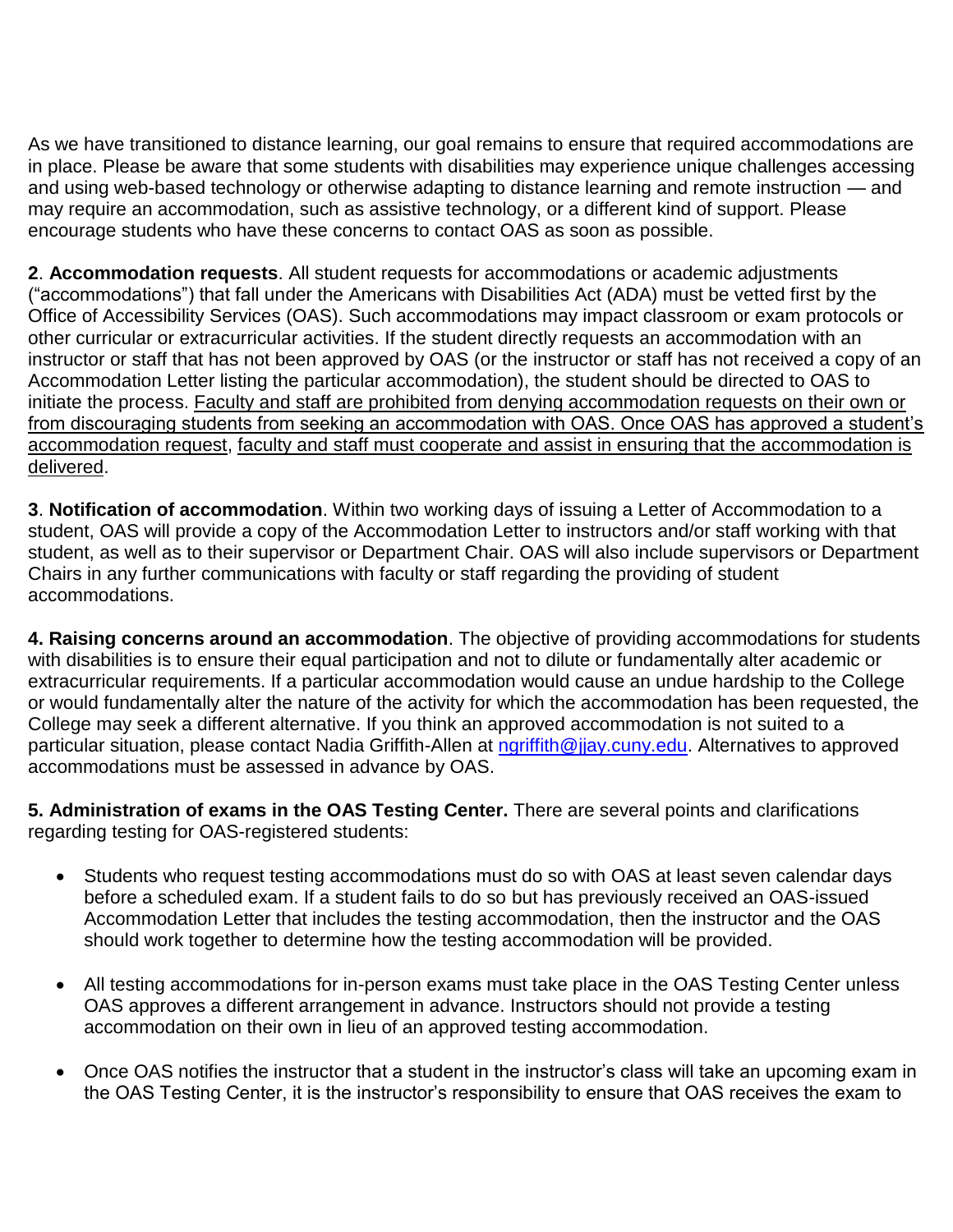be administered at least 48 hours before the beginning of the exam. Please contact Naisha Garris, Administrative Coordinator, at [ngarris@jjay.cuny.edu](mailto:ngarris@jjay.cuny.edu) to arrange drop-off or electronic transmission of the exam to OAS.

- OAS will attempt to accommodate instructors' preferences for when an exam in the OAS Testing Center should be administered; however, the precise timing of the exam will also depend on the student's schedule and the operating hours of the OAS Testing Center. This means that some exams, as determined by OAS, may occur before, during, or after other students in the class take a particular exam. OAS will notify instructors when their students' exams have been scheduled to take place in the OAS Testing Center. Instructors who have concerns about asynchronous administration of exams should contact the OAS or the Academic Integrity Unit for strategies on how to maintain or foster academic integrity while upholding the requirement to accommodate students with disabilities.
- OAS normally arranges the return of exams administered in the OAS Testing Center to instructors by the following day that the College is open. Instructors should coordinate with OAS about when and how exams are returned to them. In some cases, particularly when instructors are not available to retrieve exams in person with 72 hours, OAS may be required to scan and deliver exams to instructors electronically. Under no circumstance should students be penalized for any delays in returning exams to the instructor.

**6. Pregnant or parenting students**. John Jay College does not discriminate against any student on the basis of pregnancy or related conditions or parental status. Absences due to medical conditions relating to pregnancy, childbirth or related conditions will be excused for as long as deemed medically necessary by a student's doctor. Students must be given the opportunity to make up work missed due to pregnancy or childbirth. In addition, failing to accommodate pregnant or parenting students may violate Title IX of the Education Amendments of 1972. If you have questions related to Title IX, please contact Gabriela Leal, Title IX Coordinator, at *gleal@jjay.cuny.edu*.

**7. Course syllabus guidelines**. If possible, instructors are strongly encouraged to include the following statement in their course syllabus:

"Students who believe that they may need an accommodation due to a disability are encouraged to immediately contact the Office of Accessibility Services (OAS) in the New Building, room L.66 (212 237 8031), or [accessibilityservices@jjay.cuny.edu.](mailto:accessibilityservices@jjay.cuny.edu) Students are welcome but not required to speak with the instructor privately to discuss specific needs for the class. Students with disabilities are entitled to confidentiality over disability-related status or details. Students are not required to disclose their specific disability to their instructors or anyone else."

**8. Maintaining confidentiality**. As indicated in the syllabus statement above, students with disabilities are entitled to confidentiality over disability-related status or details. Students are not required to disclose their specific disability to their instructors or anyone else. (Instructors are entitled to know when their students have registered with OAS and what accommodations they have been approved to receive.) Instructors and staff must take care not to seek the disability-related status or information from students or to disclose a student's disability status to others in or outside the classroom.